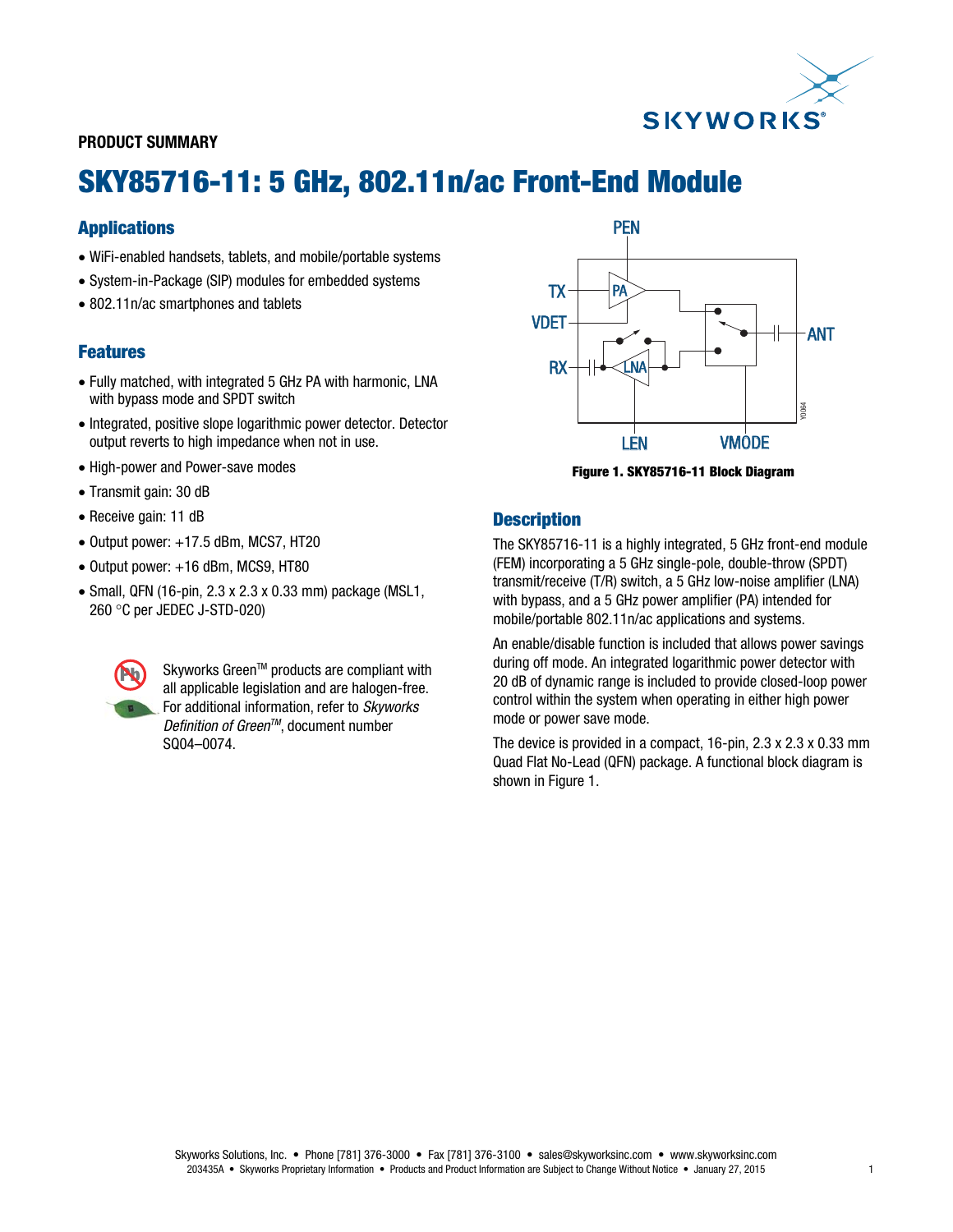### Ordering Information

| <b>Model Name</b>                               | <b>Manufacturing Part Number</b> | <b>Evaluation Board Part Number</b> |
|-------------------------------------------------|----------------------------------|-------------------------------------|
| SKY85716-11: 5 GHz. 802.11n/ac Front-End Module | SKY85716-1                       | l-EVB<br>SKY85<br>16-               |

Copyright © 2015 Skyworks Solutions, Inc. All Rights Reserved.

| Information in this document is provided in connection with Skyworks Solutions, Inc. ("Skyworks") products or services. These materials, including the information contained herein, are provided by |
|------------------------------------------------------------------------------------------------------------------------------------------------------------------------------------------------------|
| Skyworks as a service to its customers and may be used for informational purposes only by the customer. Skyworks assumes no responsibility for errors or omissions in these materials or the         |
| information contained herein. Skyworks may change its documentation, products, services, specifications or product descriptions at any time, without notice. Skyworks makes no commitment to         |
| update the materials or information and shall have no responsibility whatsoever for conflicts, incompatibilities, or other difficulties arising from any future changes.                             |

No license, whether express, implied, by estoppel or otherwise, is granted to any intellectual property rights by this document. Skyworks assumes no liability for any materials, products or information provided hereunder, including the sale, distribution, reproduction or use of Skyworks products, information or materials, except as may be provided in Skyworks Terms and Conditions of Sale.

THE MATERIALS, PRODUCTS AND INFORMATION ARE PROVIDED "AS IS" WITHOUT WARRANTY OF ANY KIND, WHETHER EXPRESS, IMPLIED, STATUTORY, OR OTHERWISE, INCLUDING FITNESS FOR A PARTICULAR PURPOSE OR USE, MERCHANTABILITY, PERFORMANCE, QUALITY OR NON-INFRINGEMENT OF ANY INTELLECTUAL PROPERTY RIGHT; ALL SUCH WARRANTIES ARE HEREBY EXPRESSLY DISCLAIMED. SKYWORKS DOES NOT WARRANT THE ACCURACY OR COMPLETENESS OF THE INFORMATION, TEXT, GRAPHICS OR OTHER ITEMS CONTAINED WITHIN THESE MATERIALS. SKYWORKS SHALL NOT BE LIABLE FOR ANY DAMAGES, INCLUDING BUT NOT LIMITED TO ANY SPECIAL, INDIRECT, INCIDENTAL, STATUTORY, OR CONSEQUENTIAL DAMAGES, INCLUDING WITHOUT LIMITATION, LOST REVENUES OR LOST PROFITS THAT MAY RESULT FROM THE USE OF THE MATERIALS OR INFORMATION, WHETHER OR NOT THE RECIPIENT OF MATERIALS HAS BEEN ADVISED OF THE POSSIBILITY OF SUCH DAMAGE.

Skyworks products are not intended for use in medical, lifesaving or life-sustaining applications, or other equipment in which the failure of the Skyworks products could lead to personal injury, death, physical or environmental damage. Skyworks customers using or selling Skyworks products for use in such applications do so at their own risk and agree to fully indemnify Skyworks for any damages resulting from such improper use or sale.

Customers are responsible for their products and applications using Skyworks products, which may deviate from published specifications as a result of design defects, errors, or operation of products outside of published parameters or design specifications. Customers should include design and operating safeguards to minimize these and other risks. Skyworks assumes no liability for applications assistance, customer product design, or damage to any equipment resulting from the use of Skyworks products outside of stated published specifications or parameters.

Skyworks and the Skyworks symbol are trademarks or registered trademarks of Skyworks Solutions, Inc., in the United States and other countries. Third-party brands and names are for identification purposes only, and are the property of their respective owners. Additional information, including relevant terms and conditions, posted at www.skyworksinc.com, are incorporated by reference.